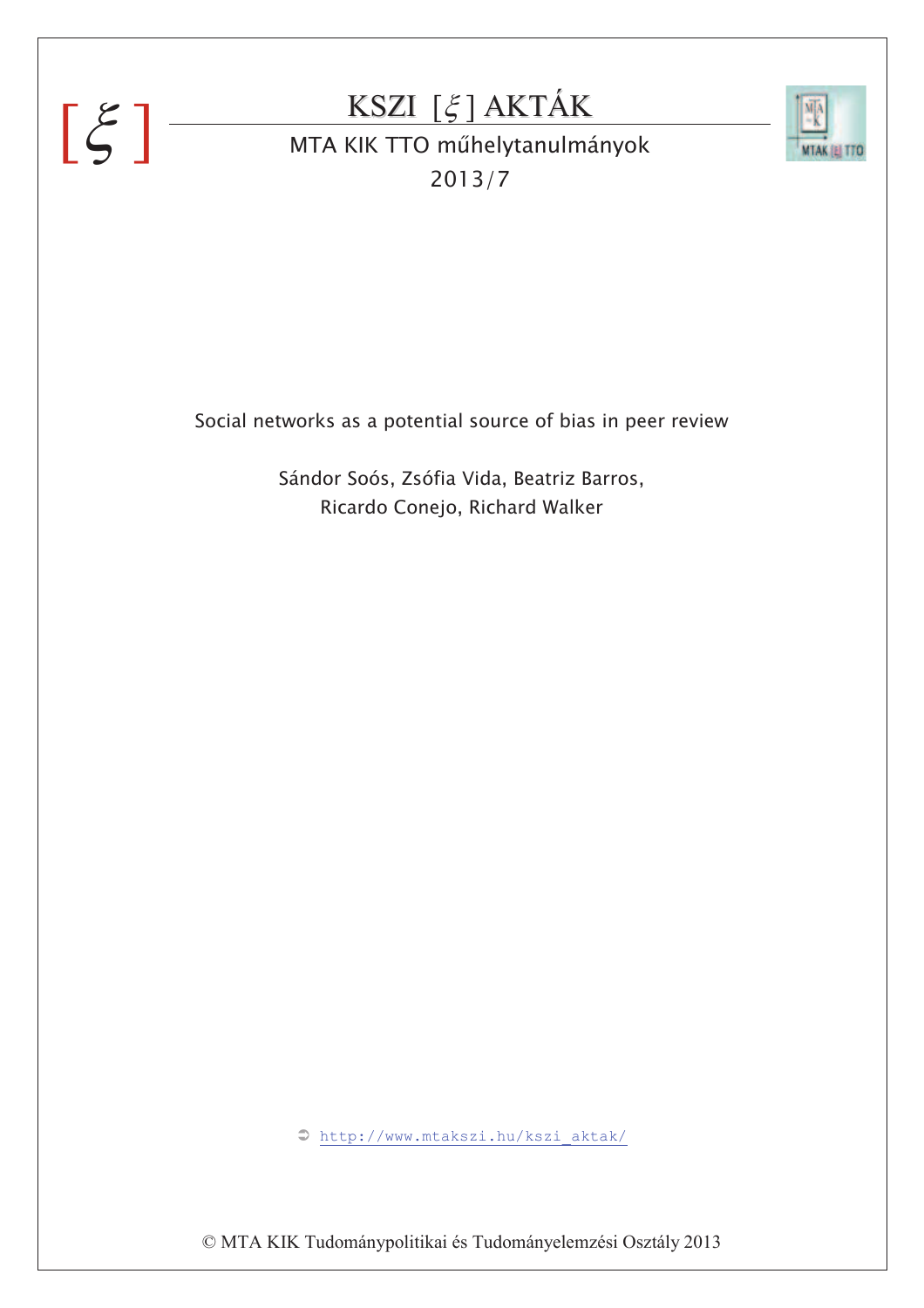#### Social networks as a potential source of bias in peer review

Sándor Soós<sup>1</sup>, Zsófia Vida<sup>1</sup>, Beatriz Barros<sup>2</sup>, Ricardo Conejo<sup>2</sup>, Richard Walker<sup>3</sup>

<sup>1</sup>Dept. Science Policy and Scientometrics, Library and Information Centre of the Hungarian **Academy of Sciences** <sup>2</sup>Dept. Computer Science and Languages, University of Malaga <sup>3</sup>Frontiers Research Foundation

#### **Abstract**

There is broad consensus that the optimal way of evaluating journal and conference papers, research proposals, on-going projects and university departments is through "peer review". However, it is also recognized that classical peer review can be expensive, conservative and prone to bias. Proposals for reform include the use of author-blind and results-blind review, the removal of traditional reviewer anonymity, and the introduction of open review and community review. To date, however, there have been few attempts to compare the effectiveness of different review systems. In this paper, we present a methodology to test the presence of "social network effects" deriving from authors' prestige (centrality), and from their respective positions in co-authoring networks. We describe a pilot test of our methodology on two databases of review results, the first from an open access publishing house with an open review process (Frontiers), the second from seven computer science conferences, that used classical review (WebConf). We found a number of differences between our datasets. In the Frontiers system author centrality has no influence over review scores. In WebConf, there is a small but significant correlation between the two. This is not necessarily a sign of bias: authors with high centrality will plausibly produce better papers than authors with low centrality. In neither dataset did we find any link between author-reviewer distance and review results. This suggests an absence of favoritism. In both systems, reviewers belonging to the same sub-community as an author gave higher review scores than reviewers belonging to different sub-communities. This suggests that in a fair review system, the reviewers assigned to a paper short come both from the authors' own communities and from outside.

#### **Introduction**

Most members of the academic community believe that peer review represents the best possible way of evaluating research proposals and the outputs of scientific research. However, it also widely recognized that current systems are prone to various forms of bias, as reviewed in an earlier publication.

In view of these findings, the European SISOB project is developing a methodology to systematically evaluate possible biases in different kinds of peer review system. As part of this work, we have developed a toolkit of techniques to detect social network effects on peer review outcomes. In this paper, therefore, we describe methods to detect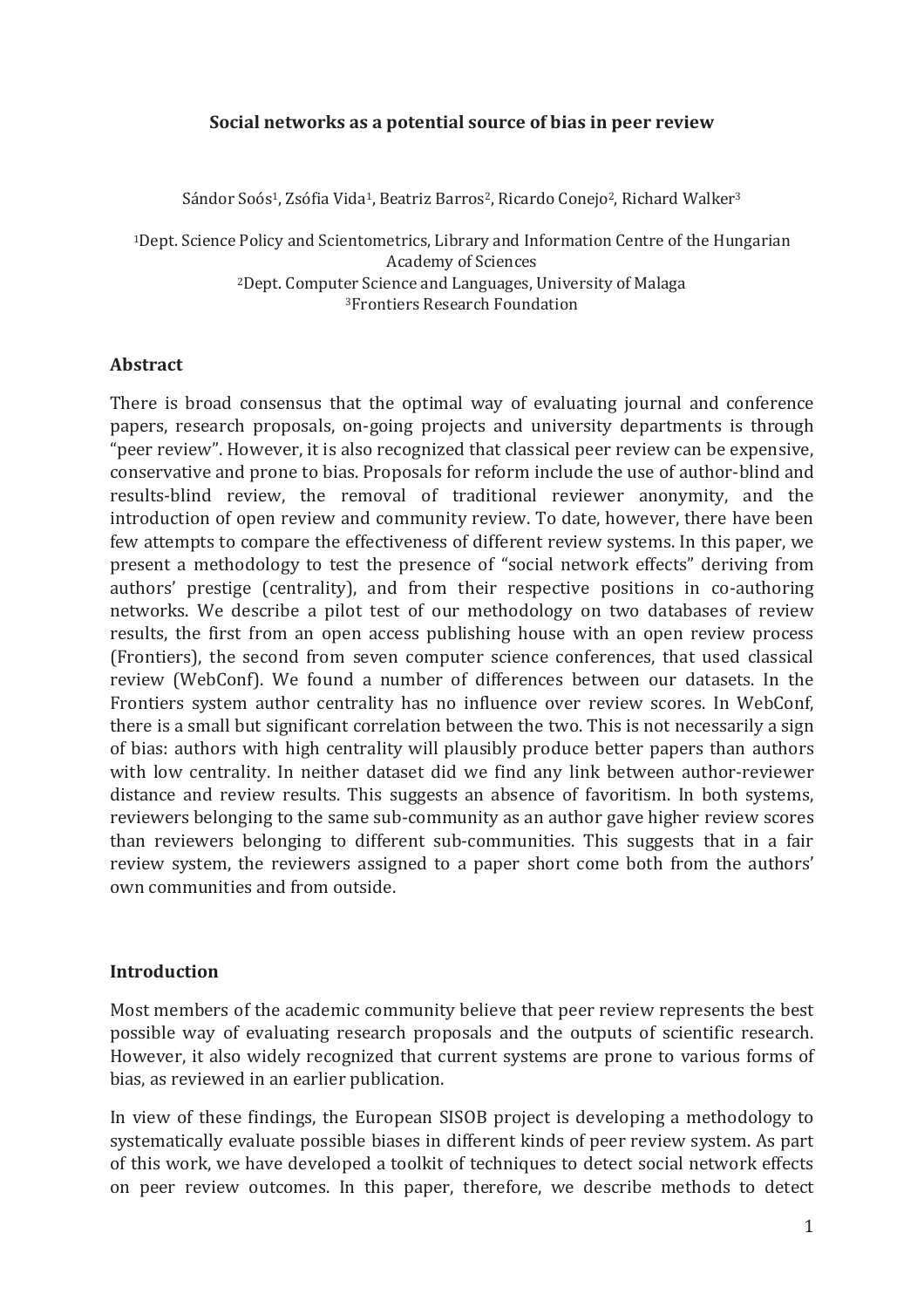whether reviewer outcomes are affected by authors' prestige (their "centrality" in their respective communities), by their social relationships with reviewers (the distance between authors and reviewers in coauthoring and in author-reviewer networks) and by their membership of specific sub-communities.

We go on to present findings from a pilot test of our methods on two large databases of detailed peer review results - previous analyzed for "classical" forms of bias. The first provides an exhaustive description of authors, reviewers and review results for all papers (N=4550) submitted to Frontiers, an open access publishing house, in the period 2007-2012. The second provides equivalent data for 1204 contributions to seven conferences in computer science, in the period 2002 to 2011. In what follows, we will refer to this data as the WebConf dataset. Our methodology allowed us identify similarities and points of difference between the Frontiers and WebConf data

We find that there are no detectable correlations between author centrality and review scores in the Frontiers data; however the WebConf data shows small but significant correlations. Neither dataset shows any significant relationship between authorreviewer distance and review scores. This suggests an absence of favoritism. However, scores from reviewers belonging to the same sub-community as authors are significantly higher than scores from reviewers coming from different sub-communities. The effect detected is almost certainly too small to affect the outcome of the review process. It is possible, however, that biases in other peer review systems are stronger than those registered for Frontiers and WebConf. In such cases, the methodology presented here has the power to detect the bias.

#### **Materials and methods**

#### **Hypotheses**

The study considered three hypotheses concerning biases related to direct and indirect social relations between authors and reviewers (distance between authors and reviewers in co-authoring networks, distance between authors and reviewers in authorreviewer networks)

- Mean reviewer scores for papers by a given author are directly related to the lead  $\bullet$ author's position (centrality) in these networks
- Mean reviewer scores for papers by a given author are inversely related to the reviewer's distance from the lead author
- Reviewers belonging to the same sub-community as an author will give higher scores than reviewers belonging to different communities.

A preliminary study of our two datasets showed that author-reviewer networks were largely unconnected. In what follows, we limit our analysis to co-authoring networks.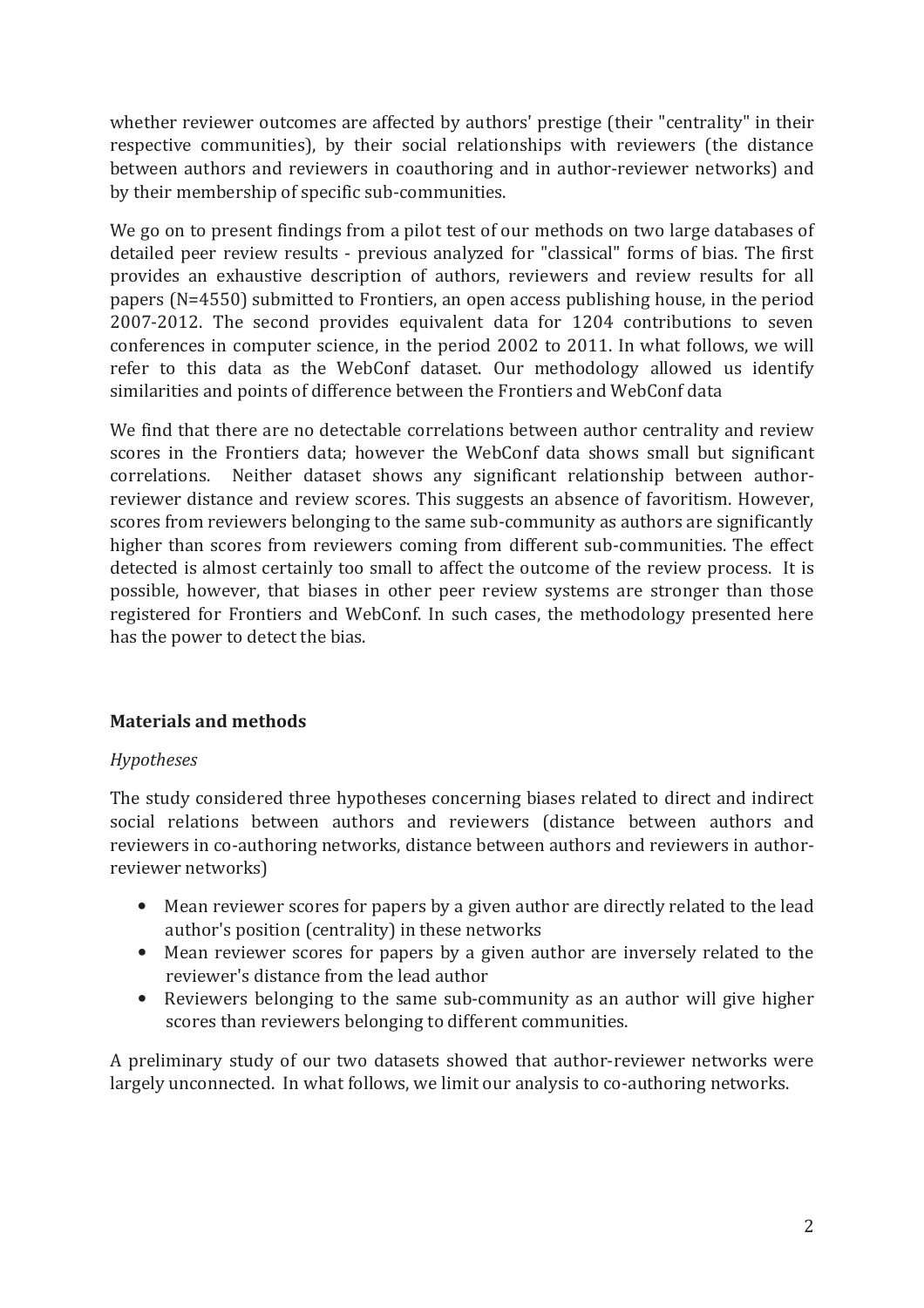#### Data

The study was conducted on two databases used in a previous study of potential bias in the peer review process. Briefly

**Frontiers.** The Frontiers database included details of all scientific papers submitted to the Frontiers Open Access Publishing House (N=8,565) between June 25, 2007 and March 19, 2012, the name of the journal to which the paper was submitted, the article type (review, original research etc.) the name and institutional affiliations of the authors and reviewers of specific papers, individual reviewers scores and the overall review result (accepted/rejected). 2,926 papers had not completed the review process at the time of our analysis and were thus excluded from the analysis. In other 1,089 cases reviewers had not assigned a numerical scores to the paper, and could not be considered. Our final analysis used 4,550 papers. Most of the papers in the database come from the life sciences. The majority of authors and reviewers come from Western Europe and Northern America. However, the database contains a substantial number of authors and reviewers from other parts of the world.

WebConf. The WebConf database included details of contributions (N=1204) submitted to seven computer science conferences (AH2002, AIED2003, CAEPIA2003, ICALP2002, JITEL2007, SINTICE07, UMPAP2011) held in the period 2 N002-2011. Each of these conferences was managed using the WebConf system, developed at University of Malaga and managed by one of the authors. The data included name of conference, type of contribution, name, gender and institutional affiliations of the authors and reviewers of specific contributions, individual reviewers scores and the final decision (accepted/rejected). All the papers in the database are in the area of computer science. Three conferences (CAEPIA2003, SINTICE2007 and JTEL2007) mainly involved authors and reviewers from Spain or from Spain and Portugal. The other conferences were international conferences, involving authors and reviewers from all other the world. This inhomogeneity may have introduced bias into our sample.

#### Construction of co-authorship networks

To identify co-authorship relationships, we constructed a list of all authors in the Frontiers and WebConf databases who could be unambiguously associated with an author with a Scopus ID (Frontiers: N=8,690; WebConf: N=2149). For each author, we generated a list of other authors with whom the author had previously published at least one paper referenced in the Scopus database. On this basis, we identified co-authorship relationships present in the two databases. This made it possible to construct two undirected co-authoring graphs (one unweighted - Frontiers, and one weighted -WebConf). Both graphs included a giant "connected" component (Frontiers:  $N = 15842$ , WebConf: N=543;) and disconnected "islands". The subsequent study was restricted to the giant connected component.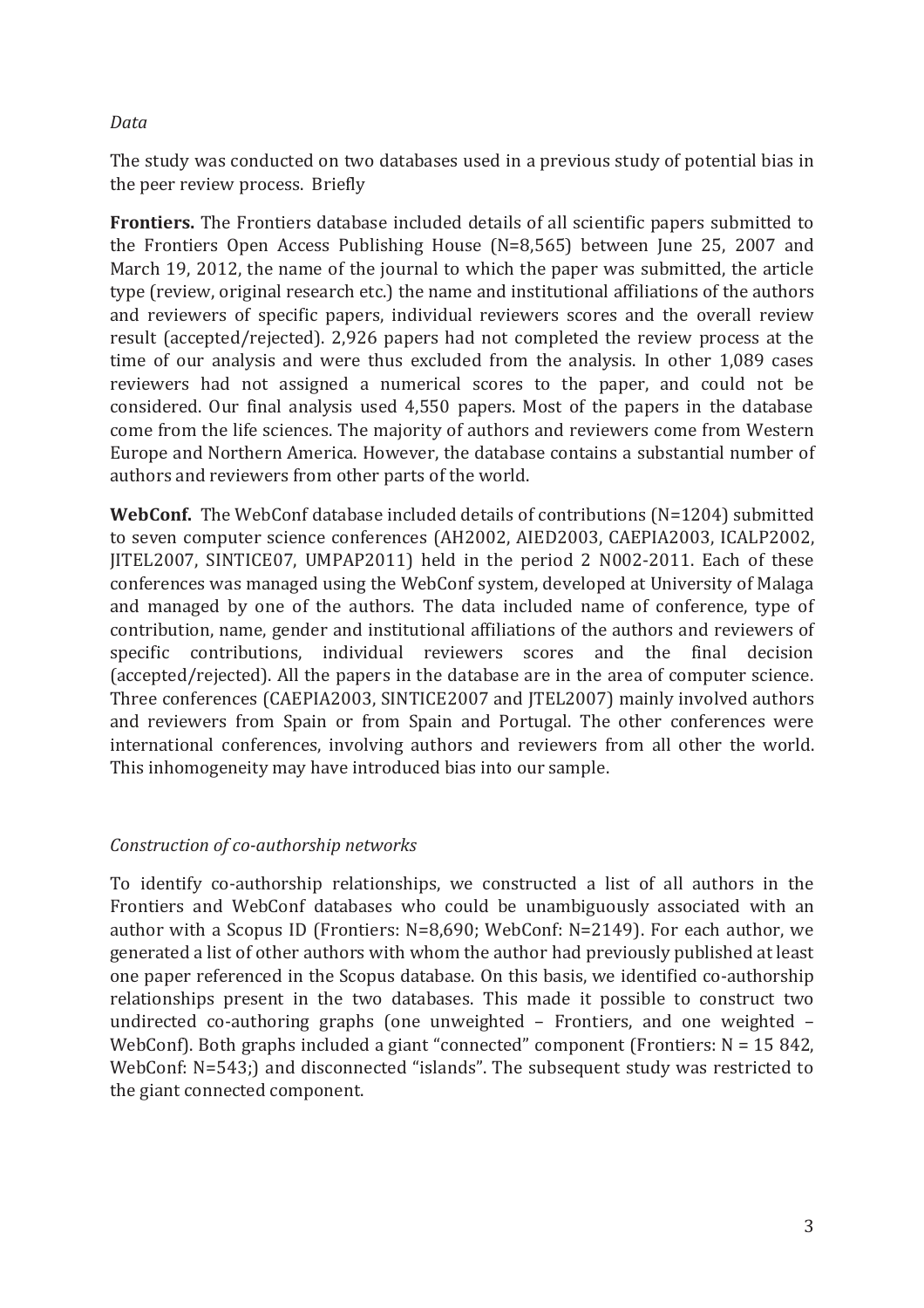#### Calculation of centrality indicators

For each author, we computed the following centrality measures showing the author's position in the coauthoring network:

- Degree centrality,
- Betweenness centrality,
- Closeness centrality,
- $\bullet$  Eigen centrality
- Page Rank centrality.

Each of these indicators provides a different operationalization of the informal concept of "being central". The recursive computation of the indicators in the second group is computationally very costly, which made it impractical for large networks. After exploratory studies, we concluded that the notion of author centrality is best captured by the Page Rank centrality indicator. Figure 1 illustrates this approach, using the page rank indicator to show the size of nodes in a sub-community in the Frontiers network

#### Calculation of paper centrality indicators

Most scientific papers have multiple authors and it is plausible that the most salient authors for reviewers are those with "strong centrality". To capture this intuition, we calculated a "paper centrality" indicator for each paper, defined as the maximum value of a given centrality indicator associated with any of the authors of the paper. Formally:

### $C_{\text{vaver}} = \max(A C_i)$

Where  $C_{paper}$  is paper centrality, and  $AC_i$  is the value of a particular centrality measure for the ith author of the paper.

#### Community detection and recalculation of centrality measures

To test whether review results are affected by the centrality of authors in individual subcommunities, we submitted the giant component of the two networks to two community algorithms: "edge betweenness community detection" and "fast greedy community detection". The edge betweenness algorithm is based on the idea that an edge with a high betweenness value represents a bridge between two sub-communities. Each iteration of the algorithm removes the edges with the highest betweenness values, forming isolated groups (communities) at an optimally selected level. The "fast greedy community detection" partitions the graph according to a modularity maximization procedure. Both methods extract subgraphs based on the connectedness of actors, resulting in sub-communities with dense within-, but sparse between-connectedness.

Analysis of the Frontiers data vielded two relatively large communities (each containing around 1000 authors), and numerous smaller communities (with sizes of the order of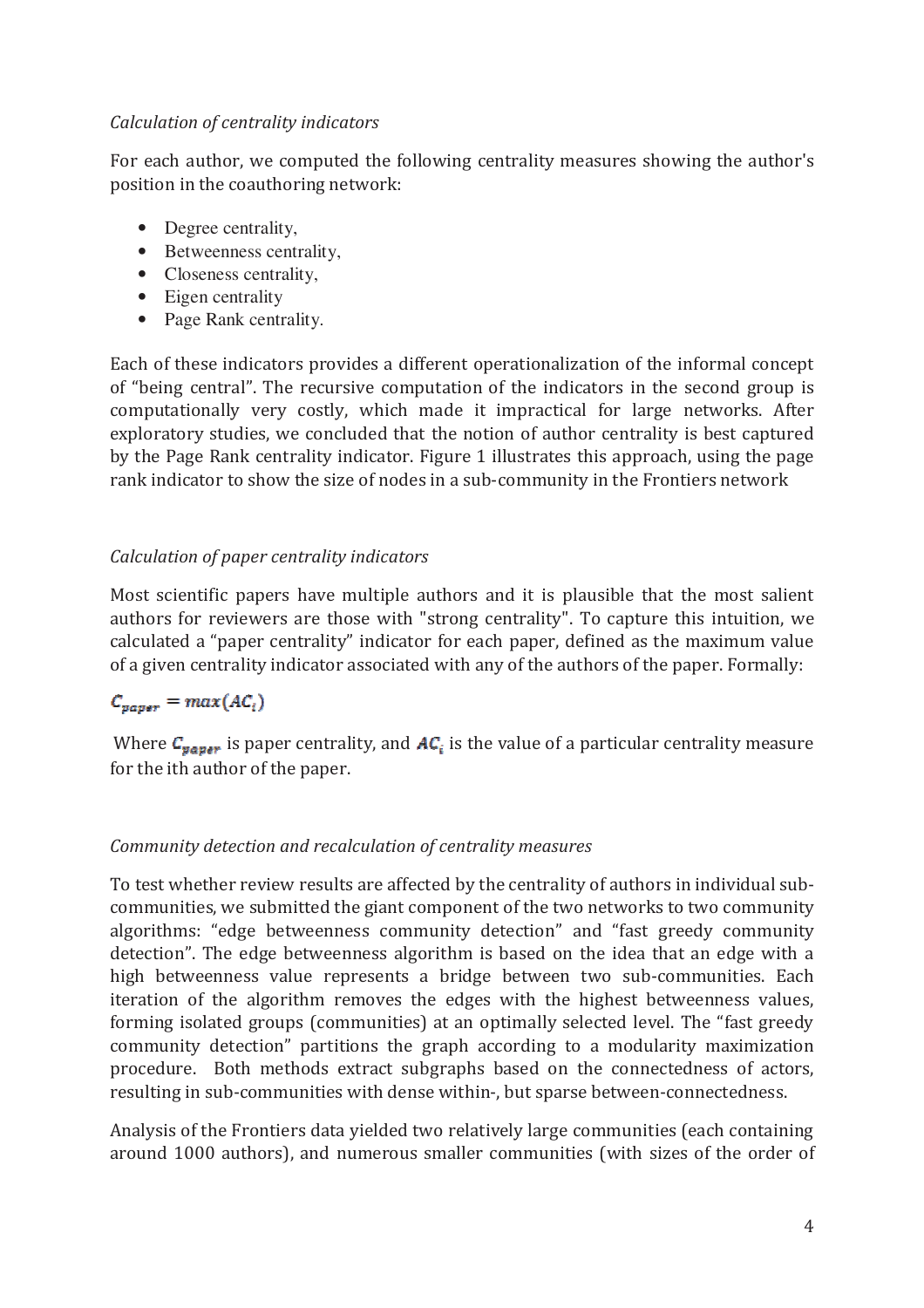100, 10 and 1). In the analysis of the WebConf data, the two algorithms identified the same number of similarly sized communities (30).



Figure 1: layout of a subcommunity in the Frontiers co-authoring network. size of node is proportional to page-rank centrality

Figure 2 shows the distribution of community sizes for the giant component of the Frontiers dataset. Figure 3 shows the equivalent data for the WebConf data, as determined by two different community detection algorithms.



Figure 2: frequency distribution of communities in the giant component of the Frontiers database, by log<sub>10</sub> of community size.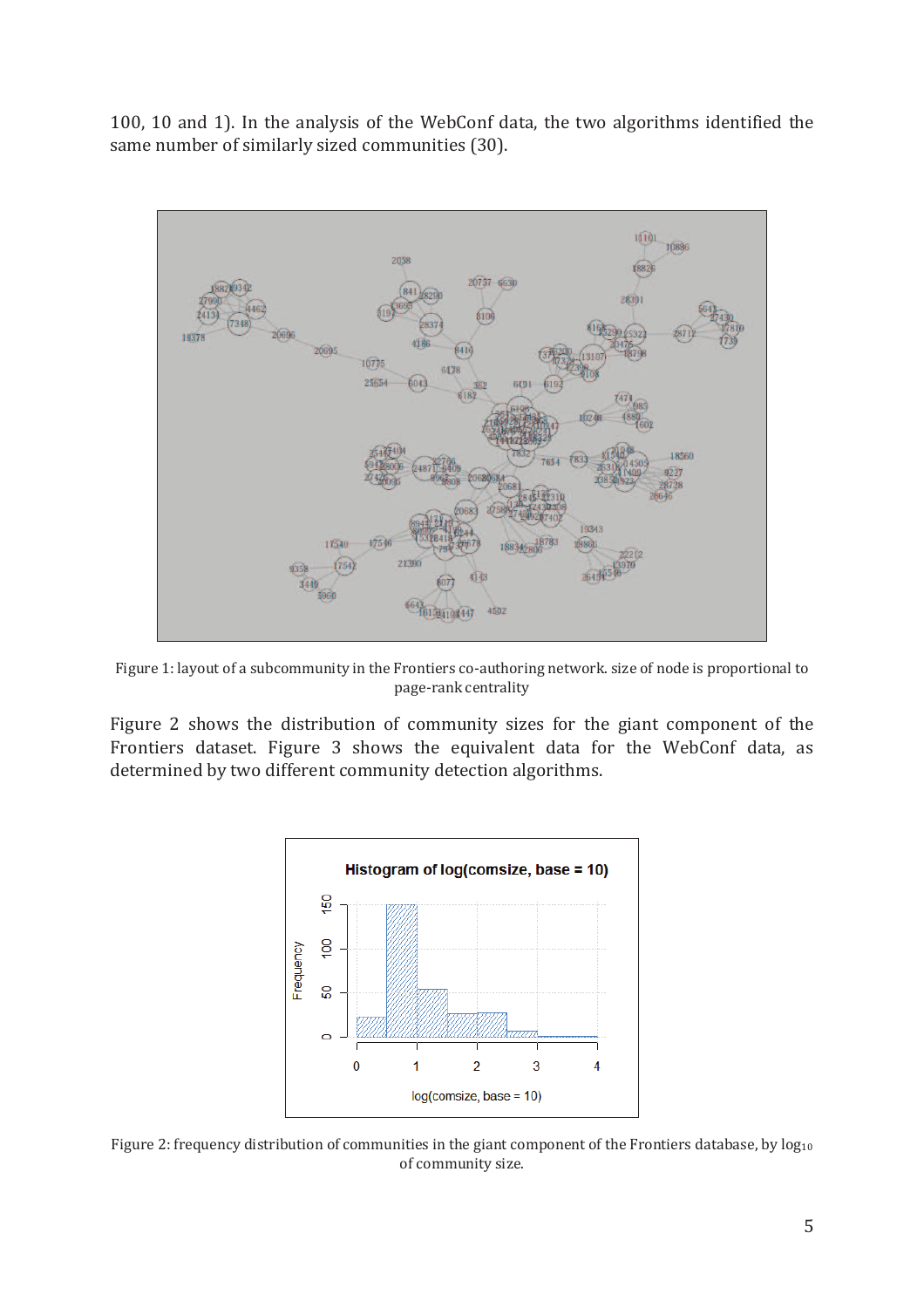

Figure 3: frequency distribution of communities in the giant component of the WebConf database, by  $log_{10}$ of community size. TOP: fast greedy algorithm; BOTTOM: fast edge betweeness algorithm



Figure 4: largest community detected by the "fast greedy" community detection algorithm when applied to the WebConf database -size of nodes is proportional to the Page Rank value

After application of the community detection procedure, centrality measures were recalculated using the methods described in the previous section.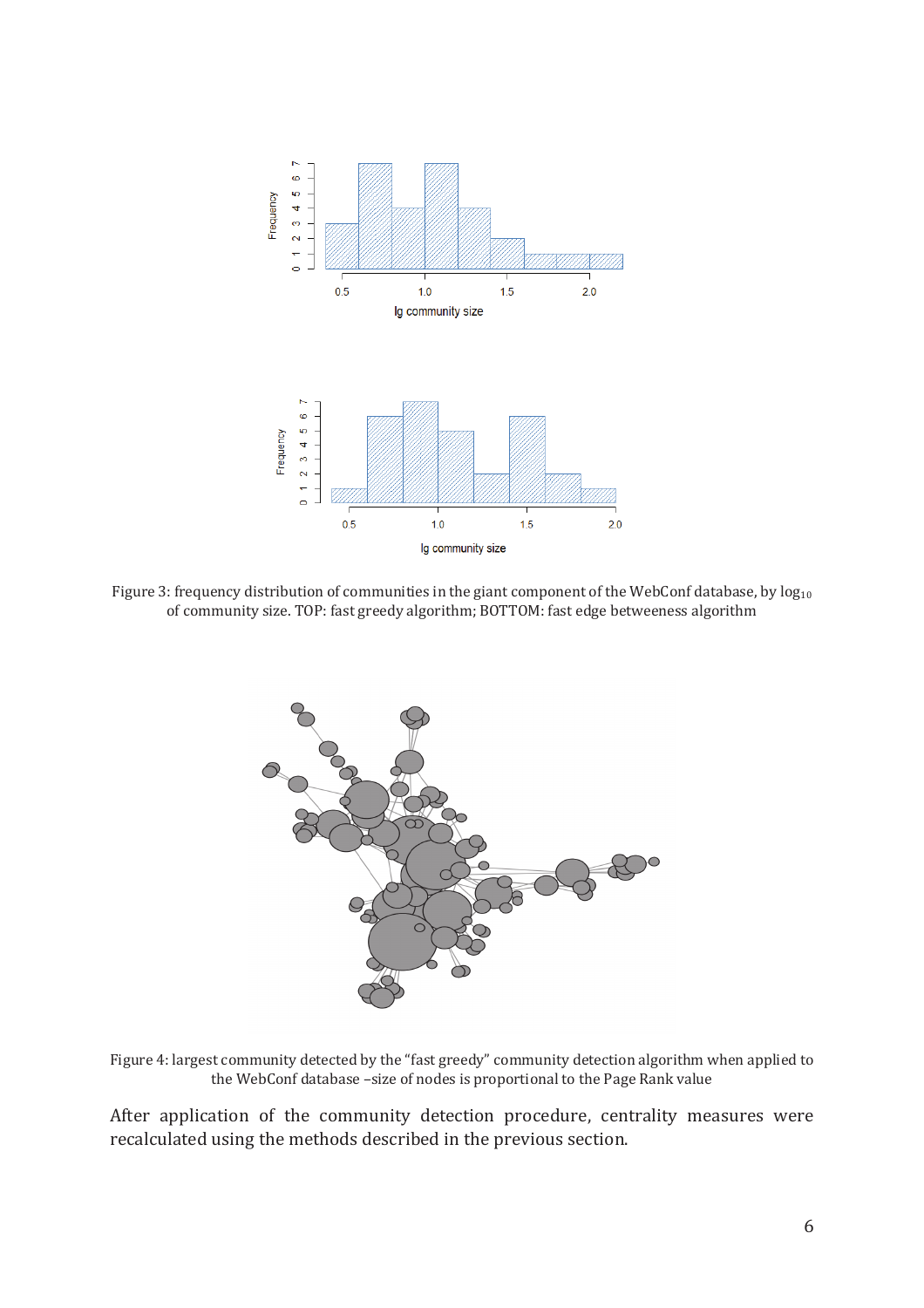#### **Results**

Author centrality affects review scores

 $\bullet$  Design 1

For each of the two datasets, we began by calculating paper centrality indicators using the methods described above. We then computed the rank correlation between (a) different measures of paper centrality and (2) mean reviewer scores for the paper. The Frontiers dataset shows no sign of correlation. By contrast, the WebConf data show clear, but small correlation between centrality and score (see Table 1)

|    | bw           |                        | E           | P    | Score   |
|----|--------------|------------------------|-------------|------|---------|
| bw | $\mathbf{1}$ | 0.83  0.68  0.55  0.40 |             |      | $-0.01$ |
| d  |              | 0.64                   | $0.53$ 0.41 |      | 0.01    |
| C  |              |                        | 0.87 0.20   |      | $-0,00$ |
| e  |              |                        |             | 0.16 | $-0.01$ |
| Ŋ  |              |                        |             |      | $-0.01$ |

|                                 | bw | D | C                   | E            |      | Score |
|---------------------------------|----|---|---------------------|--------------|------|-------|
| bw                              | 1  |   | 0.83 0.72 0.69 0.34 |              |      | 0.10  |
| $\frac{\mathbf{d}}{\mathbf{d}}$ |    |   | 0.74 0.71 0.39      |              |      | 0.22  |
| $\mathbf c$                     |    |   |                     | 1 0.87 0.58  |      | 0.22  |
| $\mathbf{e}$                    |    |   |                     | $\mathbf{1}$ | 0.43 | 0.12  |
| p                               |    |   |                     |              |      | 0,18  |

Table 1: cross-correlation between different measures of author centrality and mean review scores. TOP: Frontiers; bottom: webconf (bw: betweenness centrality; D: degree centrality; C: closeness centrality; e: eigen centrality; P: Page rank centrality)

 $\bullet$  Design 2

In the light of the results for design 1, we conjectured that large-scale patterns might be suppressing possible network biases. We therefore conducted a second experiment, in which we focused on smaller communities within the whole graph.

First we identified sub-communities using the methods described earlier We then repeated the experiment described in Design 1 for each individual sub-community, The results were qualitatively similar to those obtained with design 1 (data not shown). As in the previous experiment, the Frontiers data showed no sign of correlation. The WebConf data showed signs of a small but significant correlation.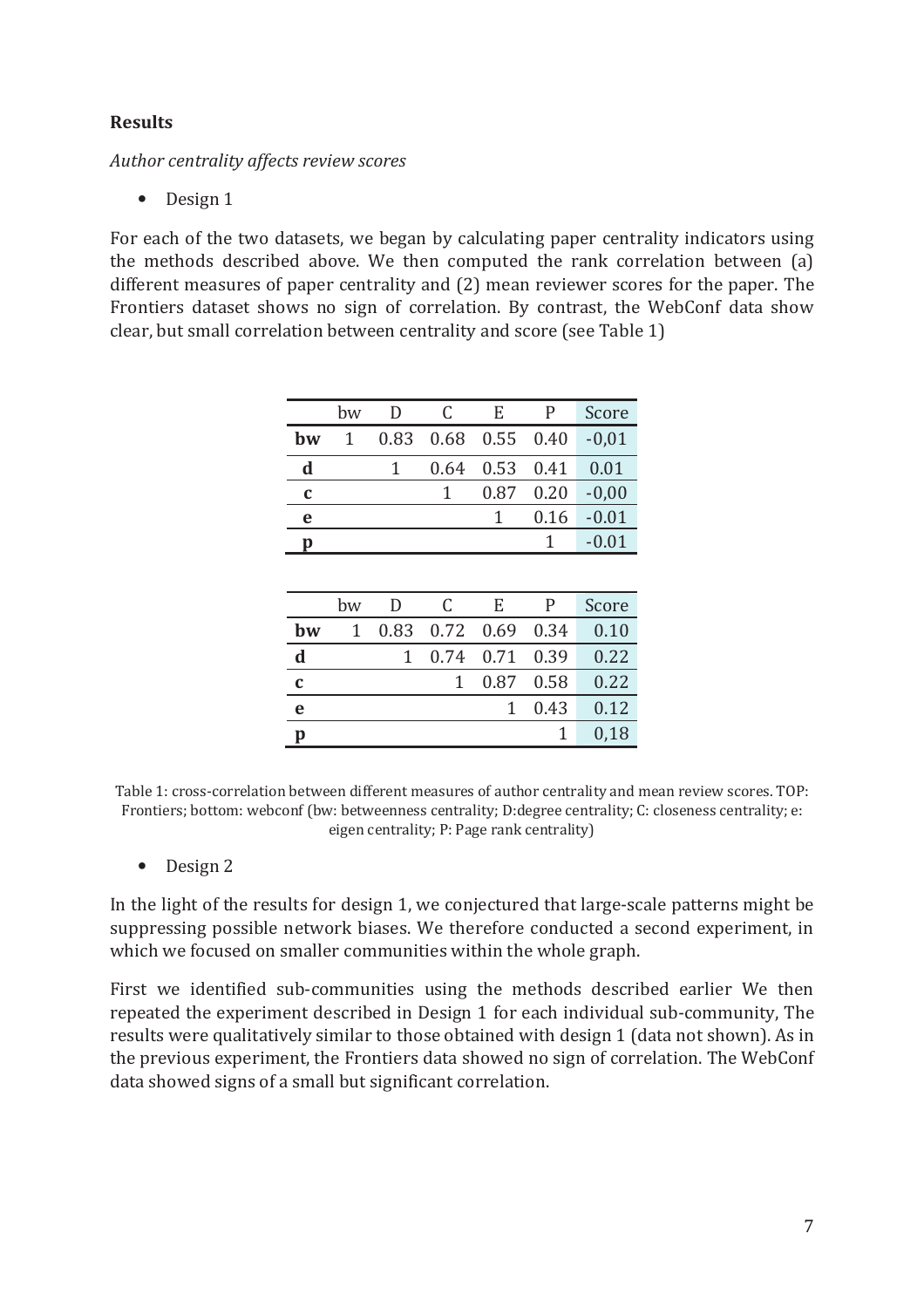Author-reviewer distance affects review scores

Design 1  $\bullet$ 

To test our second hypothesis, we interpreted "distance" as the length of the shortest path connecting the first author of a paper and a specific reviewer. We then compared the distance between the author of a paper and the reviewer of the paper, against the score given by the reviewer to the paper. Analysis of the Frontiers dataset using this measure showed no correlation between the two variables either for Frontiers (rank correlation =  $-0.05$ ). In the WebConf case, we applied a measure of "paper distance" analogous to the measure of paper centrality. Again we found no correlation (rank correlation=-0.06). We also tested a second method of analysis in which we tested the rank correlation between review scores and the author with the shortest path to the reviewer. No significant correlation was detected (rank correlation=-0.07)

Design 2  $\bullet$ 

In a second experiment we interpreted reviewer-author proximity as a binary variable. indicating whether the two actors belong to the same sub-community. Working with the same sub-communities extracted earlier, we partitioned author-reviewer pairs into two sets: (1) author-reviewer pairs in which the author and the reviewer belonged to the same subgraph, (value = 1) (2) author-reviewer pairs in which the author and the reviewer belonged to different subgraphs (value =  $0$ )

For robustness, scores were represented as categorical variables. Values less than or equal to the mean score for the dataset were labeled "low"; scores above the mean were labeled "high". We then used a Chi-squared test to test for independence between comembership and score category. Finally, as a last refinement, we used a simple one-way ANOVA and a two-sample t-test to compare groups (1) and (2) with respect to raw reviewer scores. Interestingly, scores were significantly higher when authors and reviewers were members of the same sub-community than when they belonged to different communities. The effect was larger for WebConf than for Frontiers, but relatively small in both cases.



Figure 5: mean scores review scores when authors and reviewers are in different sub-communities (column 0) or in the same community (column 1). comparison between frontiers (left) and WebConf (right). the difference is larger for WebConf than for frontiers.